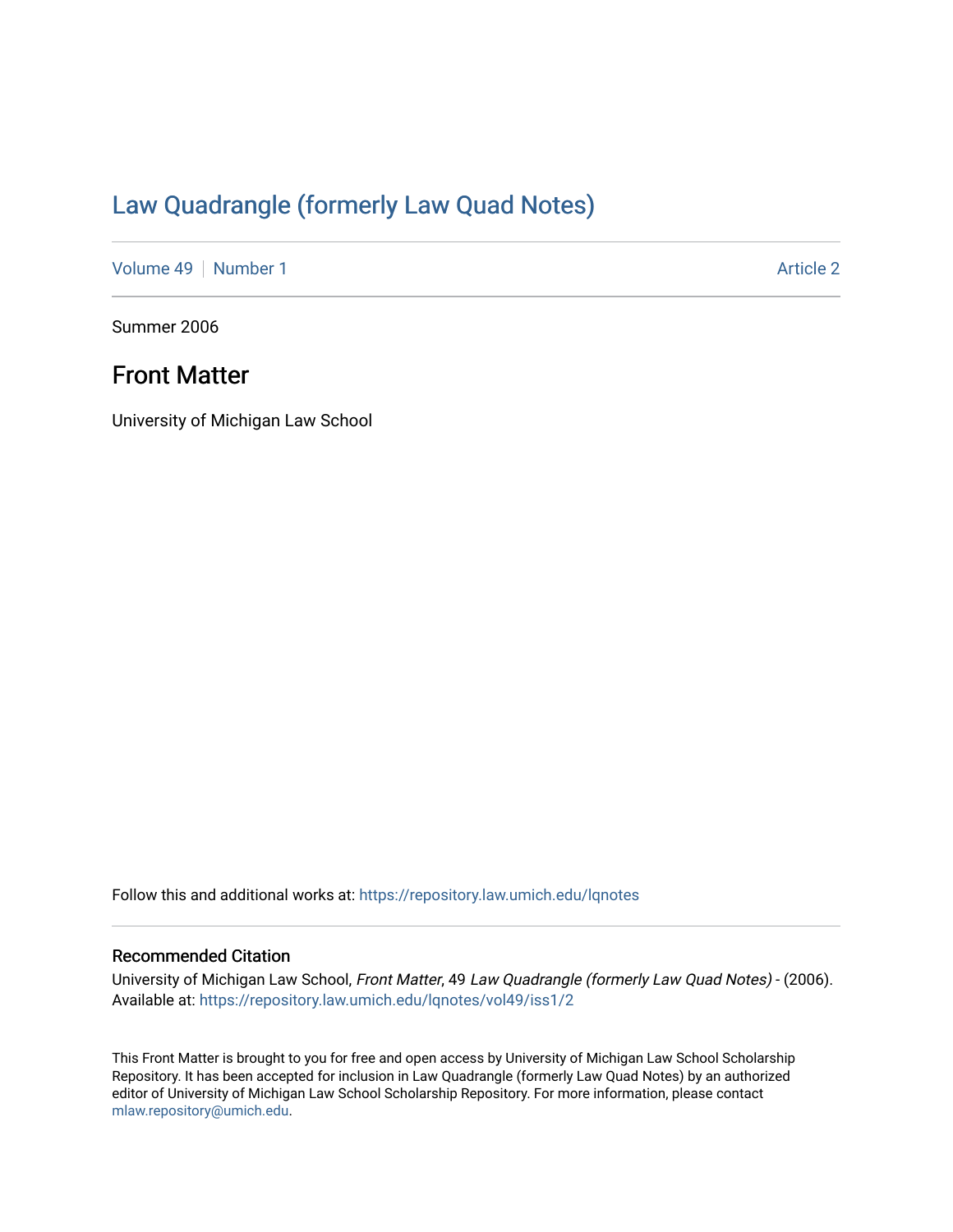

The University of Michigan Law School Volume 49, Numberl Summer 2006

On the cover: Court artist Carole Kabrin's drawings (top) depict Professor Richard D. Friedman, standing, and attorney Jeffrey Fisher, '97, preparing for their oral arguments before the U.S. Supreme Court and (in lower drawing) the Supreme Court of the Navajo Nation holding an open session at the Law School. The drawings by Kabrin, who drew herself at work in the upper illustration, are part of the feature "The court as art studio," which begins on page 4.

## Copyright© 2006,

The Regents of the University of Michigan. All rights reserved. Law Quadrangle Notes (USPA #144) is issued by the University of Michigan Law School. Postage paid at Ann Arbor, Michigan. Publication office: Law Quadrangle Notes, University of Michigan Law School, Ann Arbor, Ml 48109-1215. Published three times a year.

Postmaster, send address changes to: Editor, Law Quadrangle Notes, University of Michigan Law School, B<sub>10</sub>C Hutchins Hall, Ann Arbor, Ml 48109-1215

Director of Communications: Gerald Schorin

Faculty Advisors: Steven P. Croley, Edward Cooper, and Yale Kamisar

Interim Executive Editor: Catherine Cureton

Editor/Writer: Tom Rogers

Director of Publications: Lisa Mitchell-Yellin

Design: Laura Jarvis

Photo Credits Inside: Philip Dattilo; Gregory Fox; Scott R. Galvin (University Photo Services); Lin Jones (University Photo Services); Marcia Ledford, (University Photo Services); Martin Vloet (University Photo Services)

The University of Michigan, as an equal opportunity/affirmative action employer, complies with all applicable federal and state laws regarding nondiscrimination and affirmative action, including Title IX of the Education Amendments of 1972 and Section 504 of the Rehabilitation Act of 1973. The University of Michigan is committed to a policy of nondiscrimination and equal opportunity for all persons regardless of race, sex\*, color, religion, creed, national origin or ancestry, age, marital status, sexual orientation, disability, or Vietnam-era veteran status in employment, educational programs and activities, and admissions. Inquiries or complaints may be addressed to the Senior Director for Institutional Equity and Title IX/Section 504 Coordinator, Office for Institutional Equity, 2072 Administrative Services Building, Ann Arbor, Michigan 48109-1432, 734.763.0235, TTY 734.647.1388. For other University of Michigan information call 734.764.1817.

\*Includes discrimination based on gender identity and gender expression.

The Regents of the University of Michigan David A. Brandon, Ann Arbor Laurence 8. Deitch, Bingham Farms Olivia P. Maynard, Goodrich Rebecca McGowan, Ann Arbor Andrea Fischer Newman, Ann Arbor Andrew C. Richner, Grosse Pointe Park S. Martin Taylor, Grosse Pointe Farms Katherine E. White, Ann Arbor Mary Sue Coleman, ex officio

UNIVERSITY OF MICHIGAN

## If you are a Law School graduate, please send your change of address to:

Law School Development and Alumni Relations 109 East Madison **Suite 3000** Ann Arbor, MI 48104-2973 Phone: 734.615.4500 Fax: 734.615.4539 E-mail: jteichow@umich.edu

## Non-alumni readers and others should address:

Editor **Law Quadrangle Notes B10C Hutchins Hall** Ann Arbor, MI 48109-1215 Phone: 734,647,3589 Fax: 734.615.4277 E-mail: trogers@umich.edu

## **www.law.umich.edu**